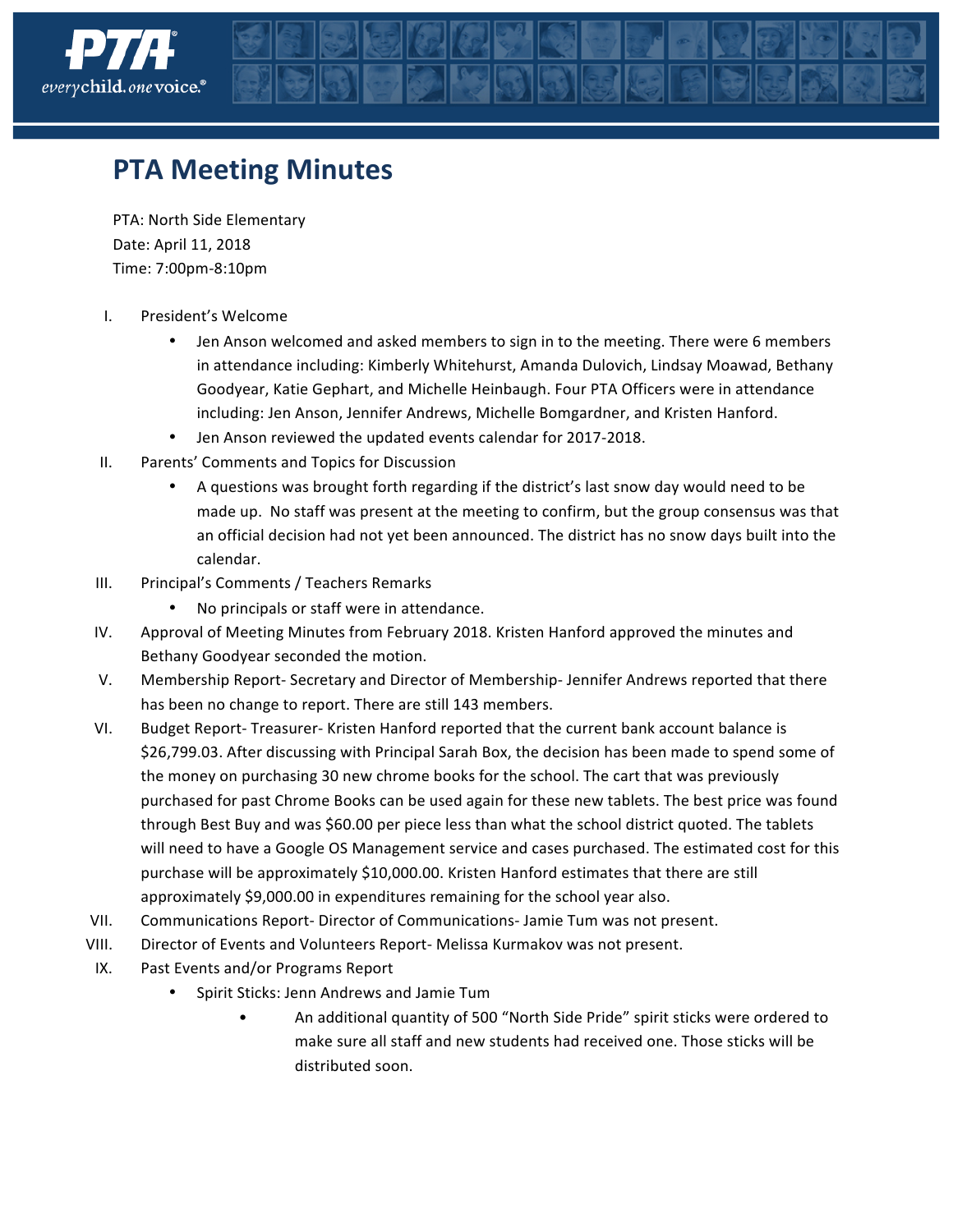- April's sale has made the program profitable even after all of the "free" sticks were ordered. Currently the spirit sticks program has made \$37 in profit.
- Sales were down for April as opposed to March. One possible explanation is that the sale happened immediately after the spring break holiday.
- The next spirit stick sale dates are May  $7<sup>th</sup>$  and  $8<sup>th</sup>$  2018.
- Skating Party: Alyssa Klein
	- This year's skating party was the highest attended party to date
	- Positive feedback of the event being free
	- In total, the event only cost the PTA \$251.00. \$200 was for the rental and \$51 was for skate rentals.
- Spring Pictures: Ali Simpson was not present.
- Chipotle Spirit Night: Michelle Heinbaugh
	- This year the event made \$1,052. Last year it made \$1,100
	- Michelle is looking for some missing canvas Chipotle signs if anyone knows where they are.
- Bingo Night: Michelle Heinbaugh
	- The event received positive feedback. Families liked that it was free. The Paw Wall was a fun new feature that the kids enjoyed and tied into the book fair theme. There was a committee of five people working on the event and all are willing to chair the event again next year.
- Spring Book Fair: Jen Anson & Meredith Bomgardner
	- This was the most successful book fair to date, possibly due to it coinciding with Moms and Muffins
	- We currently have \$17,000 Scholastic dollars to spend for the fall
		- 1. Principal Sarah Box usually spends approx. \$5,000-\$6,000 of that money over the summer
	- For the fall, we can possibly raise the "giveaway" book price to \$9.99 or less and then decide if we want to take cash or keep Scholastic dollars for the remaining balance
	- The fall book fair theme well be Enchanted Forest
- Moms & Muffins: Rick Heinbaugh
	- The event did not feel as crowded as last year possibly because of the flow of the crowd moving down to the Book Fair
- Super Female Readers: Colleen DeFrank
	- Positive feedback was received. The reading spots filled up well this year and the volunteer badge policy was understood.
- X. Upcoming Events
	- Spring Sub Sale: Crystal Moran & Amanda Dulovich
		- 35 families participated
		- Estimated \$500-\$600 less in profit than previous year
		- Total profit will be \$1,405.25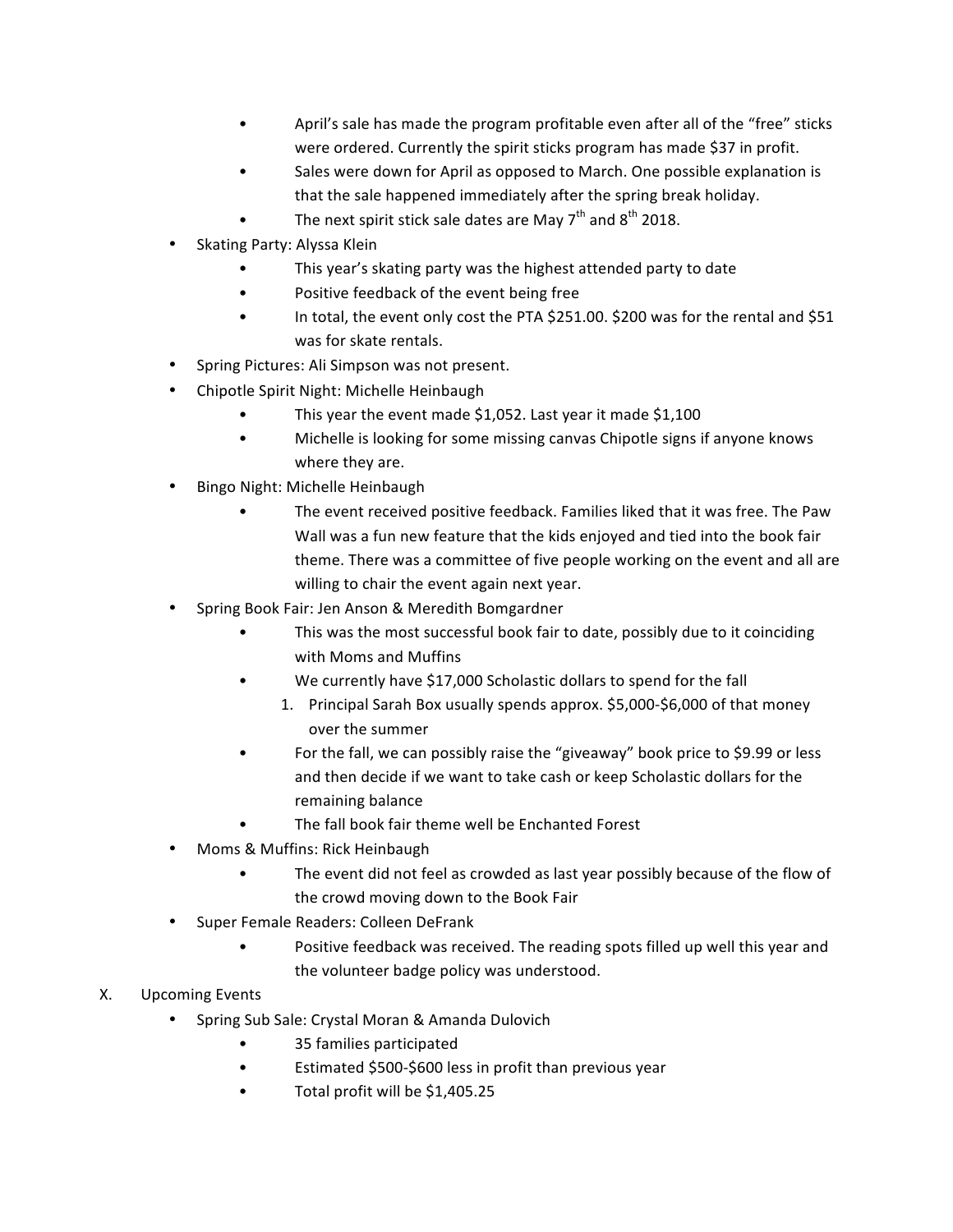

• Possibly date issue because we switched to spring from fall

- Consensus is to try the fall again next year to compare sales
- Yearbook: Katie Burns was not present.
- Teacher Appreciation Week: Kim Ramberger & Lindsey Moawad
	- This year the theme will be Sports MVP
	- There are possibly helpful supplies in the basement
	- Mrs Baker will help decorate the hallway
	- Jimmie Johns is sponsoring a lunch
	- Question of Chipotle vs cheaper options from Costco
		- 1. Consensus to go cheaper
	- Kristen Hanford has gift cards to give
	- Committee chairs are still collecting ticket and other item donations for the end of the week raffle
		- 1. A suggestion was made to look into getting gift cards donated by Wegmans
	- Michelle Heinbaugh will reach out to Senators to ask for more ticket donations
		- Time To Sign Up sheet will go out next week
- 5<sup>th</sup> Grade Party: Melissa Kurmakov
	- The Spooky Nook venue contract was received and the deposit will be paid. The price per student has been cut down to \$7.50.
- June Jubilee: MIcki Freedman, Andrea Cavoli, Jenn Andrews, Jamie Tum
	- The theme this year will be May Fair and the event will feature a magician, a clown on stilts, tshirt tie-dying, a dance party, food, and carnival style games
- Senators Game: Michelle Heinbaugh
	- Last year we made \$600 in profit
	- Forms were due today
	- Jen Anson will post a last call on Facebook for form hand-ins
	- Michelle Heinbaugh will accept forms through the end of the week
- Field Day: Jen Anson
	- This year's Field Day will be held on Friday, May 18, 2018. Hopefully this date will be spaced out nicely from June Jubilee.
	- This year, the parents' role will change to more of a "cheerleader" role, similar to what is done for Race for Education
	- There are enough coaches from middle and high schools that parents are not needed to actually facilitate, so they can just cheer
- Art & Jazz Night: Jen Anson
	- This is a new event at the school were parents can view the kids' artwork and a jazz band will be playing
	- PTA providing light refreshments
	- PTA will ask parents for donations of baked goods
	- Mrs Baker will give us the date she wants the parents to help hang the art